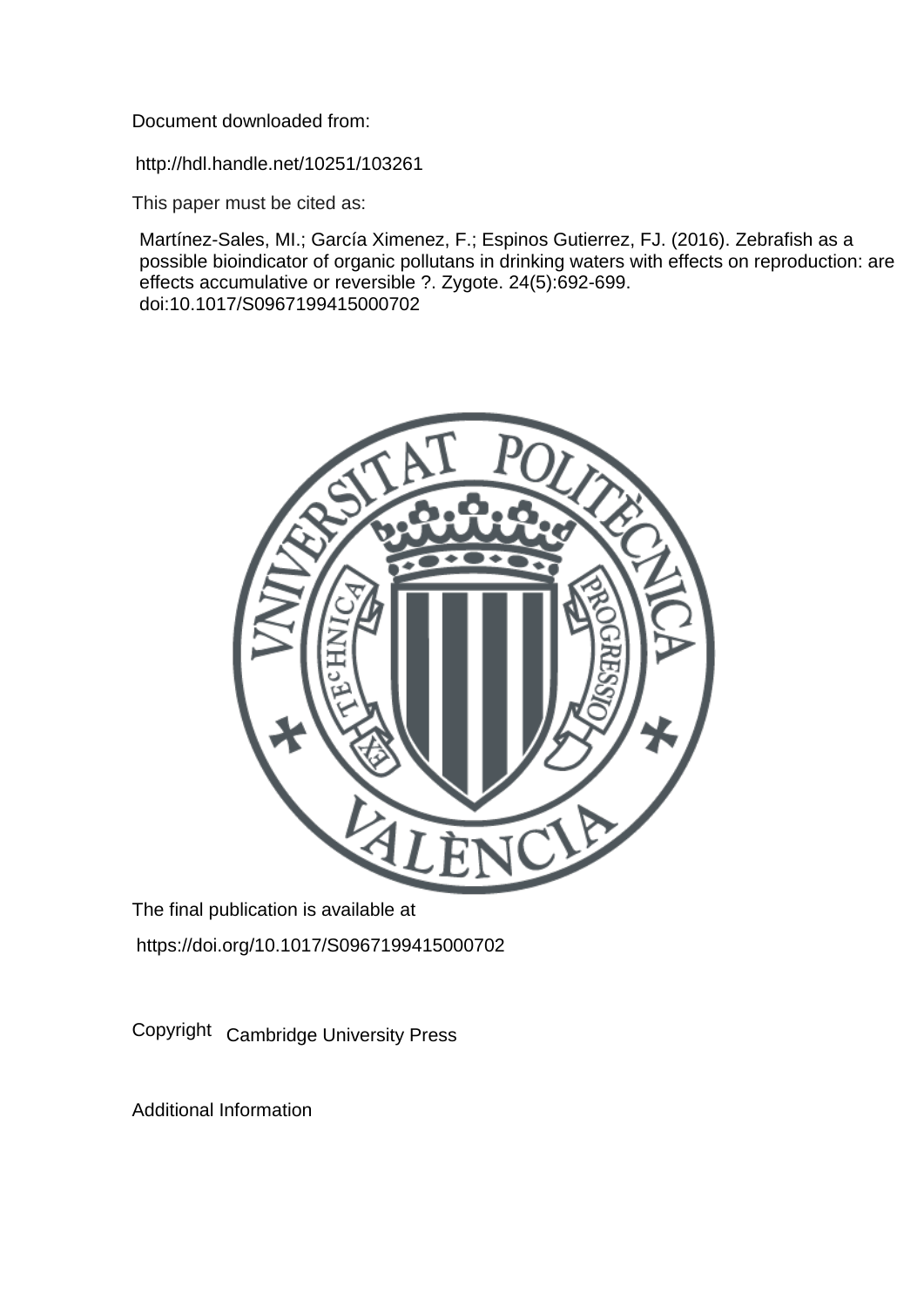| $\mathbf{1}$   |                                                                                      |
|----------------|--------------------------------------------------------------------------------------|
| $\overline{2}$ |                                                                                      |
| 3              |                                                                                      |
| 4              | ZEBRAFISH AS A POSSIBLE BIOINDICATOR OF ORGANIC POLLUTANTS                           |
| 5              | IN DRINKING WATERS WITH EFFECTS ON REPRODUCTION: ARE                                 |
| 6              | EFFECTS CUMULATIVE OR REVERSIBLE?                                                    |
| 7              |                                                                                      |
| 8              |                                                                                      |
| 9              |                                                                                      |
| 10             |                                                                                      |
| 11             |                                                                                      |
| 12             | M. Martinez-Sales <sup>1</sup> , F. García-Ximénez, FJ. Espinós.                     |
| 13             | Aquaculture and Environmental Research Group (ACUMA), Universidad                    |
| 14             | Politécnica de Valencia, Camino de Vera 14, 46022, Valencia, Spain.                  |
| 15             |                                                                                      |
| 16             | <sup>1</sup> All correspondence to: M. Martinez-Sales. Aquaculture and Environmental |
| 17             | Research Group (ACUMA), Universitat Politècnica de València, Camino de Vera          |
| 18             | 14, 46022, Valencia, Spain. Tel: +34963879433. E-mail: mimarsa@alumni.upv.es         |
| 19             |                                                                                      |
| 20             |                                                                                      |
| 21             | <b>Short title:</b>                                                                  |
| 22             |                                                                                      |
| 23             | ARE THE POLLUTANTS CUMULATIVE OR REVERSIBLE IN ZEBRAFISH?                            |
| 24             |                                                                                      |
| 25             |                                                                                      |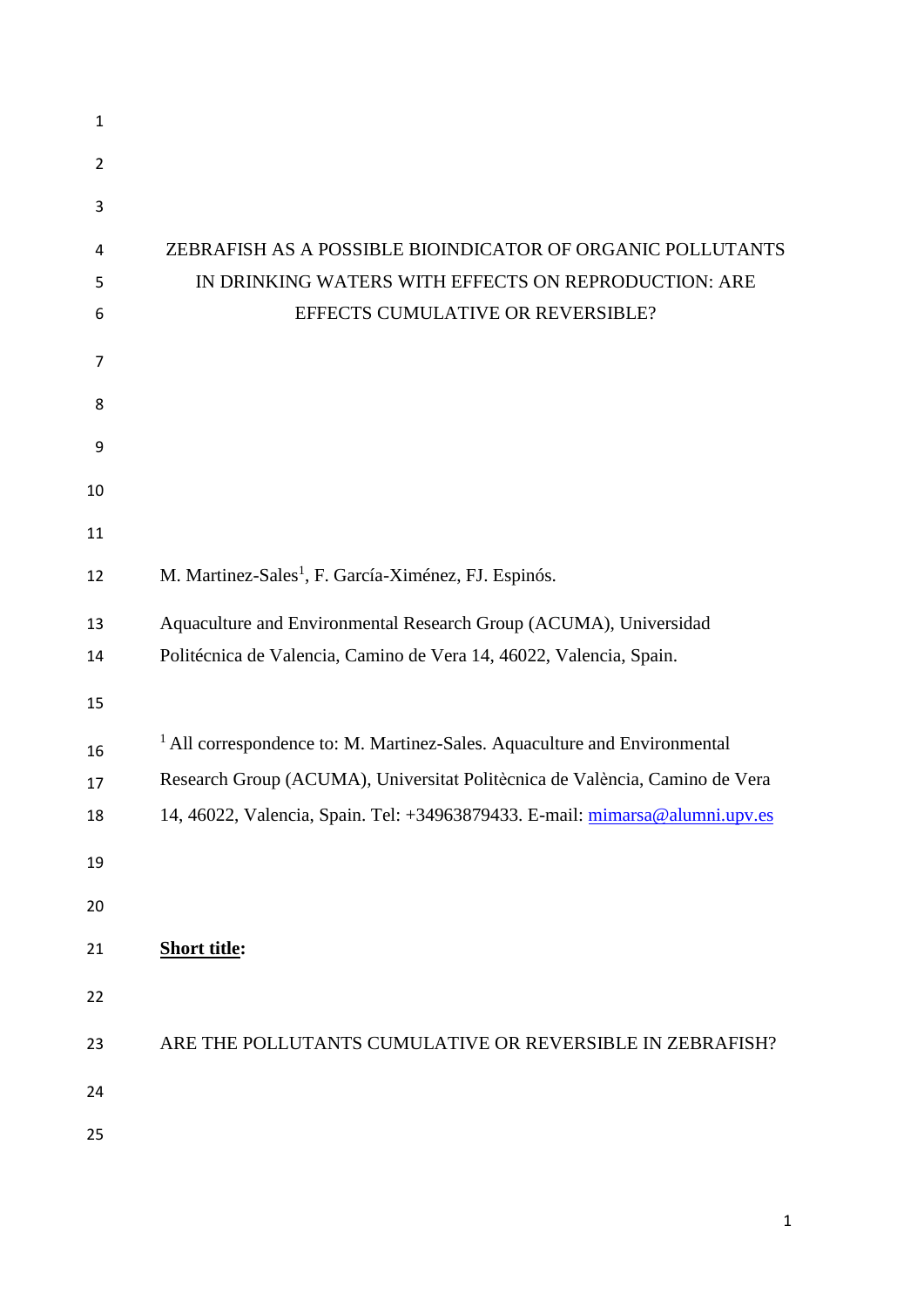ABSTRACT

 Due to inefficient detection and removal treatments, organic pollutants are present in drinking waters. For this reason, zebrafish is proposed as a complementary control measure in conventional potabilization treatments.

| 32 | According to the most sensitive parameters (hatching rate, fertility rate and            |
|----|------------------------------------------------------------------------------------------|
| 33 | underdeveloped specimens) detected in our previous work, in the current work we          |
| 34 | attempt to study, in these parameters, the possible cumulative effect of                 |
| 35 | environmental pollutants likely present in drinking waters, between generations,         |
| 36 | when specimens are cultured in the same water in both generations and/or the             |
| 37 | possible reversibility of these effects when cultured in control water.                  |
| 38 |                                                                                          |
| 39 | To this end, batches of 20 embryos with the chorion intact were cultured in 3            |
| 40 | drinking waters from different sources (A, B and C) and in one control water up to 5     |
| 41 | months, in 201 tanks. Four replicates were performed in all water groups, with a         |
| 42 | total of 28 aquariums.                                                                   |
| 43 |                                                                                          |
| 44 | Results in water C revealed a non-reversible effect on fertility rate, and also in water |

 C an alteration of sex ratio towards females, although in this case the alteration was reversible. A transgenerational alteration in the germline via epigenetic mechanism from the previous generation is proposed as the most plausible explanation to this effect.

Keywords: organic pollutants; bioindicator; epigenetic; drinking water; zebrafish.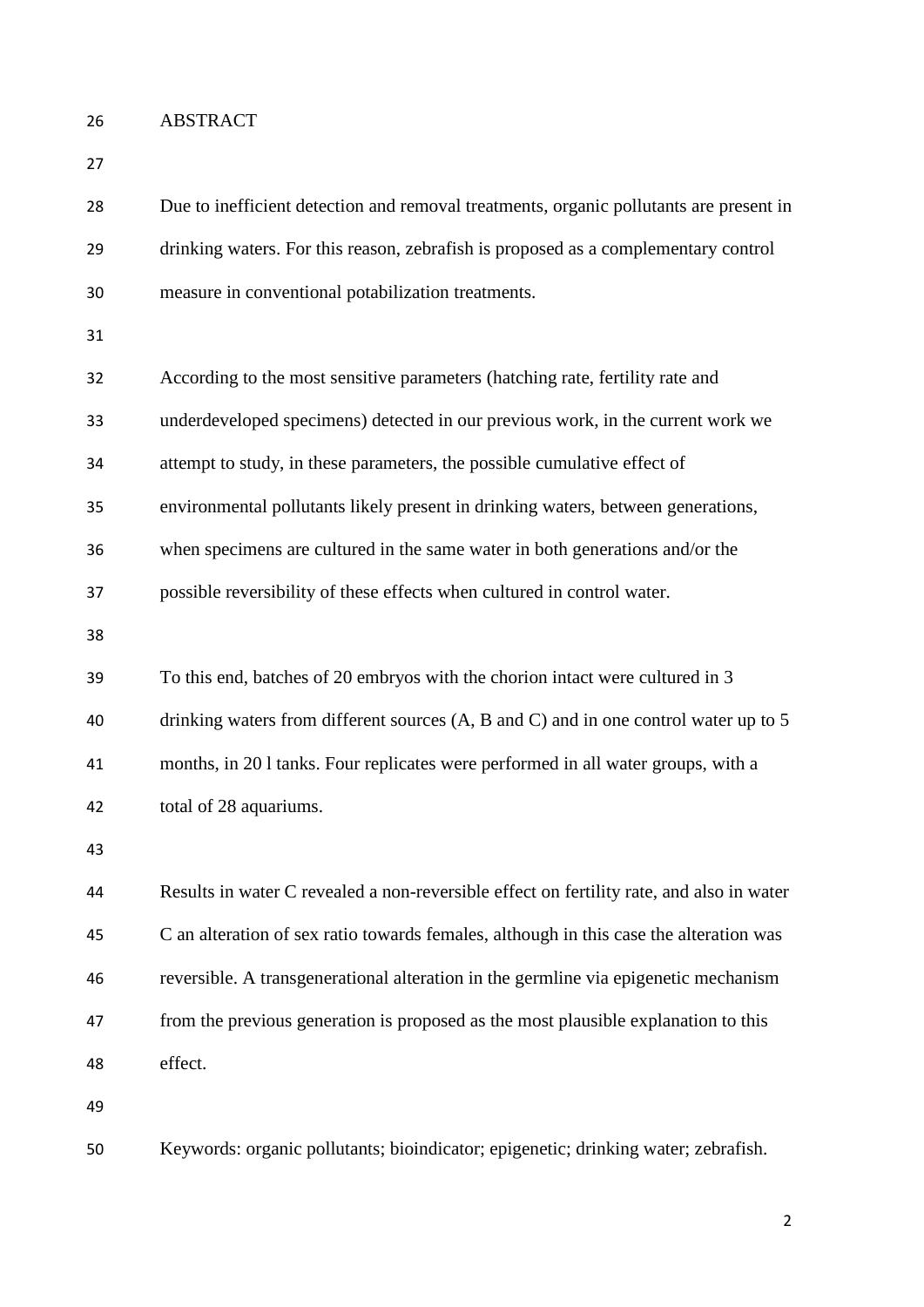# 1. INTRODUCTION

 Organic pollutants such as pharmaceutical and medical substances and persistent organic pollutants (POPs) have been dispersed worldwide and as a result are emerging in surface, groundwater and even in drinking waters, in this case due to inefficient removal treatments (Ikehata et al., 2008; Benner et al., 2013). The concentrations of these substances are low but increasingly numerous (year by year) and variable over time (Khetan and Collins, 2007; Rodil et al., 2012). These substances can exert toxicological but also epigenetic effects on many functions, operating on somatic cells and in the germ line, in this case promoting transgenerational effects (Rusiecki et al., 2008; Skinner, 2011).

 In our previous work (Martínez-Sales et al., 2015), we defined and narrowed the most sensitive developmental and reproductive parameters in zebrafish, with the long-term aim of establishing the zebrafish as a bioindicator of the possible presence of environmental pollutants. Specifically, the assessment was carried out in three drinking waters from different tap water sources. The most sensitive parameters detected were: hatching rate, fertility rate and underdeveloped specimens. So, in the present work we focused on these parameters in order to study the possible cumulative effect and/or possible reversibility of the effects, between generations, of these environmental pollutants in the same three drinking waters (A, B and C) in both generations, despite the fact that there are other sensitive parameters, for example sex ratio.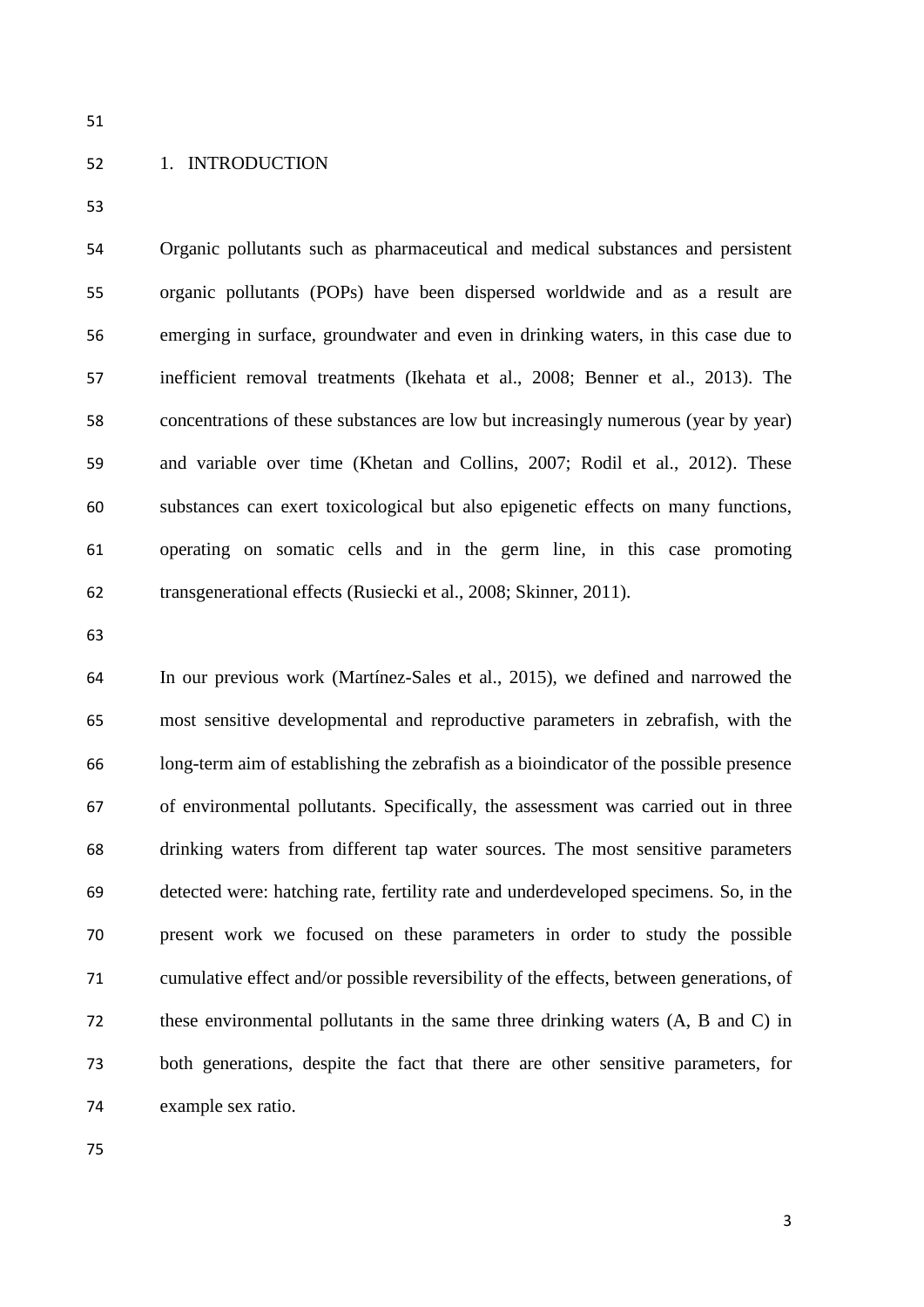### 2. MATERIAL AND METHODS

#### *Zebrafish maintenance*

 Both F0 obtained from the original wild zebrafish colony and F1 generations were reared in the laboratory following the protocol described in Westerfield (1995). Briefly, adult zebrafish were kept in 20 L tanks at 28.5ºC, in a 3:2 ratio (females: males) (Westerfield, 2007) and fed on granular food supplemented with recently defrosted hen egg yolk and shrimp meat (Simão et al., 2010 a). The light cycle was regulated at 14h light/ 10h dark (Matthews et al., 2002; Brand et al., 2002). The aquariums had water recirculation systems but without active carbon filters. According to the Westerfield (2007) recommendations, a quarter of the total aquarium water was removed weekly and replaced by clean water to avoid ammonium concentrations.

 It must be stated that all environmental conditions were identical to all aquariums and the spatial distribution of the aquariums was randomized.

#### *Water sources*

 The four different drinking waters used in the present study (the same than in our previous work) were classified depending on their source into: three waters from different tap water distribution networks (A, B and C) and one bottled spring water which was established as a control. Type A was tap water from a city located in a region with intensive farming activity, from the hydrological basin of the Túria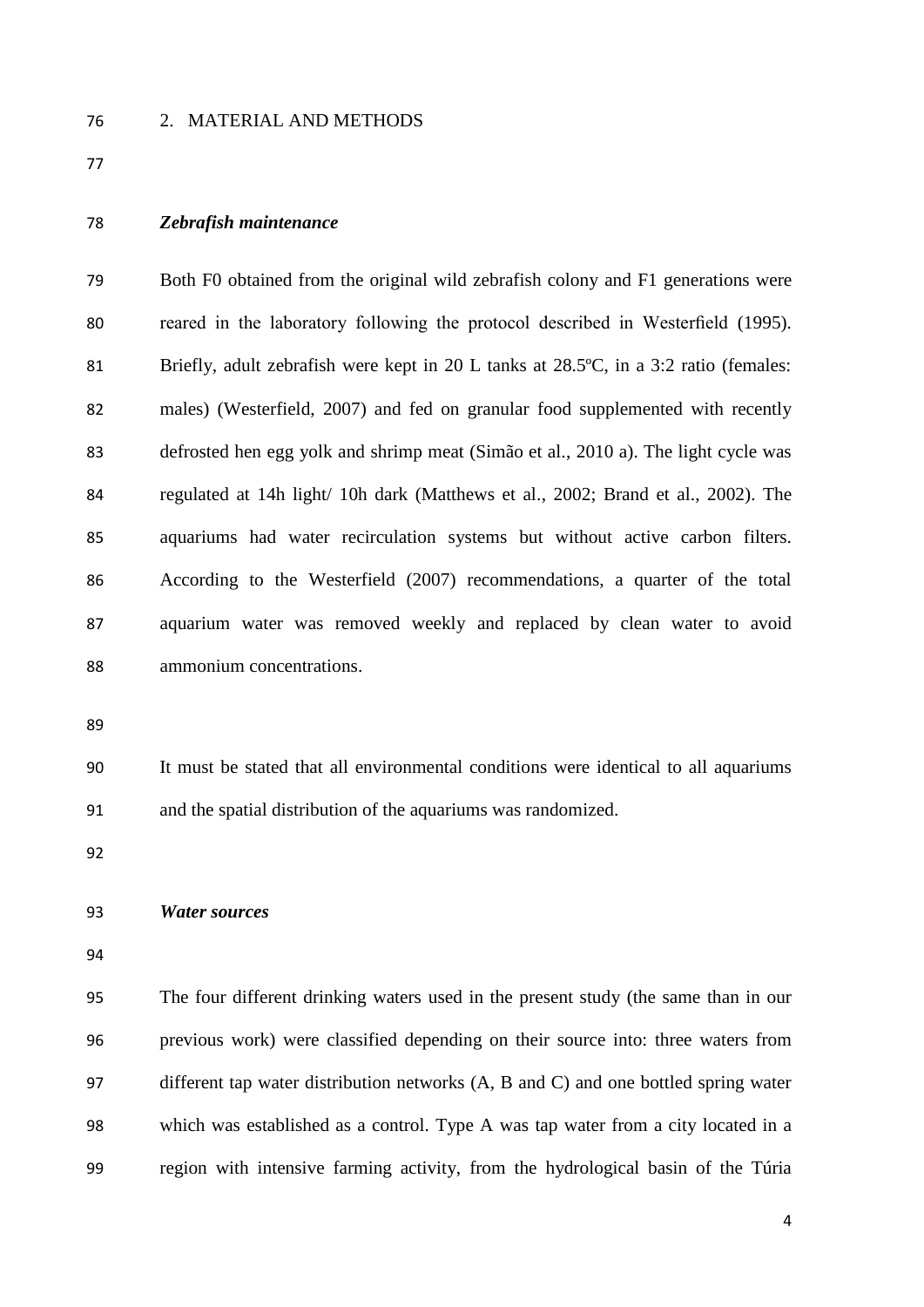river. Type B was from the tap water distribution network of a medium-sized city, supplied from the Túria and Xúquer rivers. Finally, type C was tap water from a city also located in a region with intensive agricultural activity, but from the hydrological basin of the river Xúquer. Type A and C came from groundwater prospecting.

 Before filling the aquariums with water, recipients (where the water was stored) were kept open for at least a week, with a large exchange surface to favour chlorine elimination (Westerfield, 1995).

 It should be mentioned that all the waters are potable and also that the chemical parameters defined for tap water for human consumption in Royal Decree 140/2003 of 7 February, which establishes the health criteria for the quality of water intended for human consumption, are suitable for zebrafish breeding and maintenance (Westerfield, 2007).

## *Specimen management*

 Fertilized embryos were obtained by siphoning. Batches of 20 fertilized embryos at the Mid Blastula Transition (MBT) stage with the chorion intact (Martinez-Sales et al., 2014; Martinez-Sales et al., 2015) were selected under a stereo microscope between those degenerated and those that initiated aberrant parthenogenetic development. These embryos were left in Petri dishes and cultured until 5 dpf (days post fertilization) at 28, 5ºC in dishes with the same water type where their progenitors were reared (same water origin and water destination: A-A; B-B; C-C;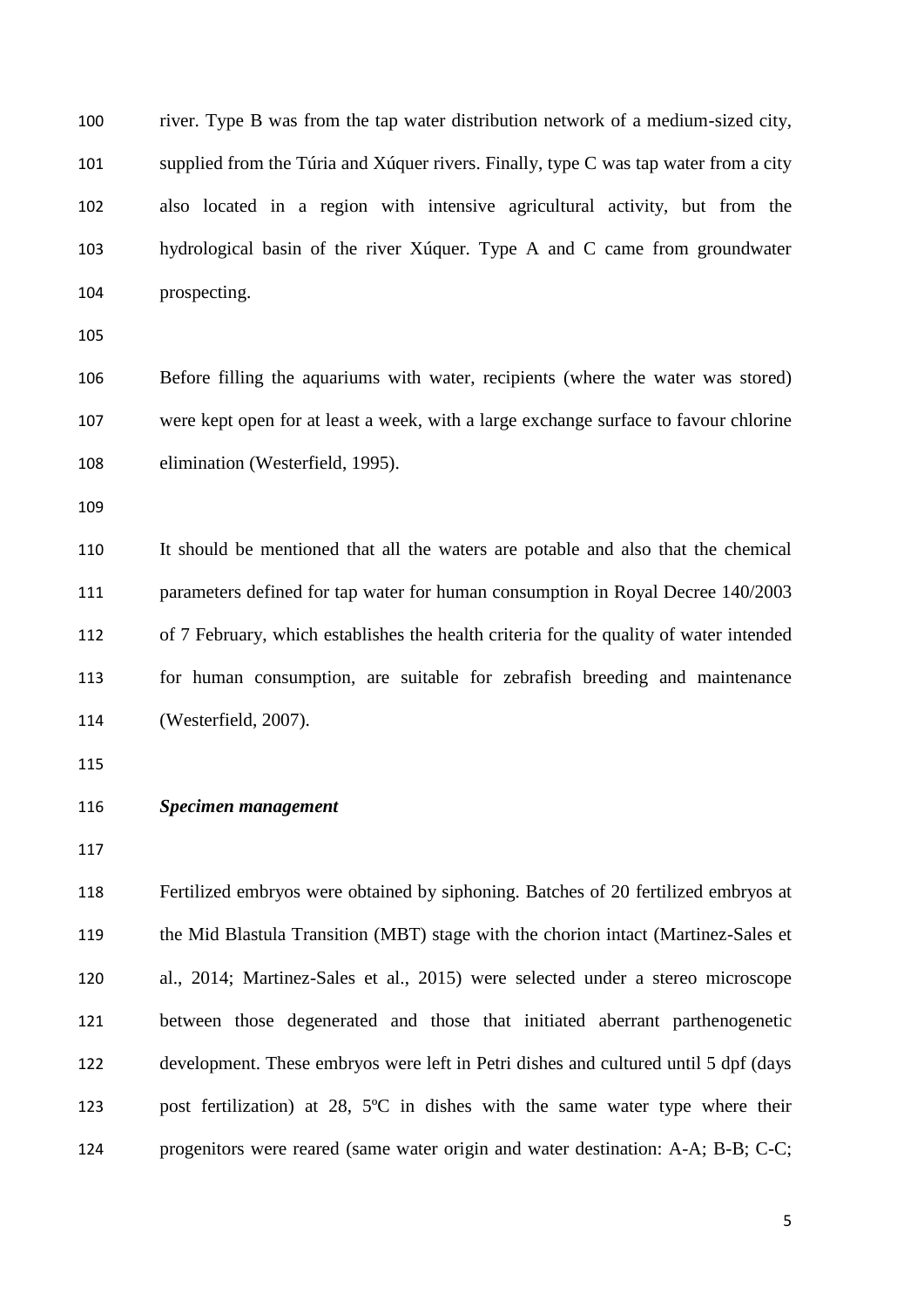Control-Control) and, on the other hand, in dishes with control water (different water origin and water destination: A-control; B-control; C-control).

 Next, from 5 dpf to complete adulthood (5 months post fertilization) larvae were left in aquariums (20 L) in the same type of water as that in which their progenitors were reared and in aquariums with control water, to assess either the possible cumulative effect when specimens are cultured in the same water or the possible reversibility effect when are cultured in control water. From these combinations, four replicates were established with a total of 28 aquariums.

 After three months, marbles were placed in each aquarium with the aim of siphoning 136 all aquariums 2 or 3 times a week throughout the  $4<sup>th</sup>$  and the  $5<sup>th</sup>$  month, to evaluate the onset of spawning and the fertility rate. Sex ratio of the surviving adults, underdeveloped specimens and survival and abnormality rates at 5 mpf were also evaluated. Moreover, in the F1 offspring (F2 larvae) we evaluated the survival and abnormality rates at 5 dpf and the hatching rate at 72 hpf (hours post fertilization).

 The experimental procedures and animal care in this work fully comply with the standards for use of animals established by the Ethical Committee of the Polytechnic University of Valencia, which specifically approved this study.

- 
- *Experimental design*
- 

 Two different analyses were carried out on the most sensitive parameters obtained in our previous work: hatching rate, fertility rate and underdeveloped specimens. The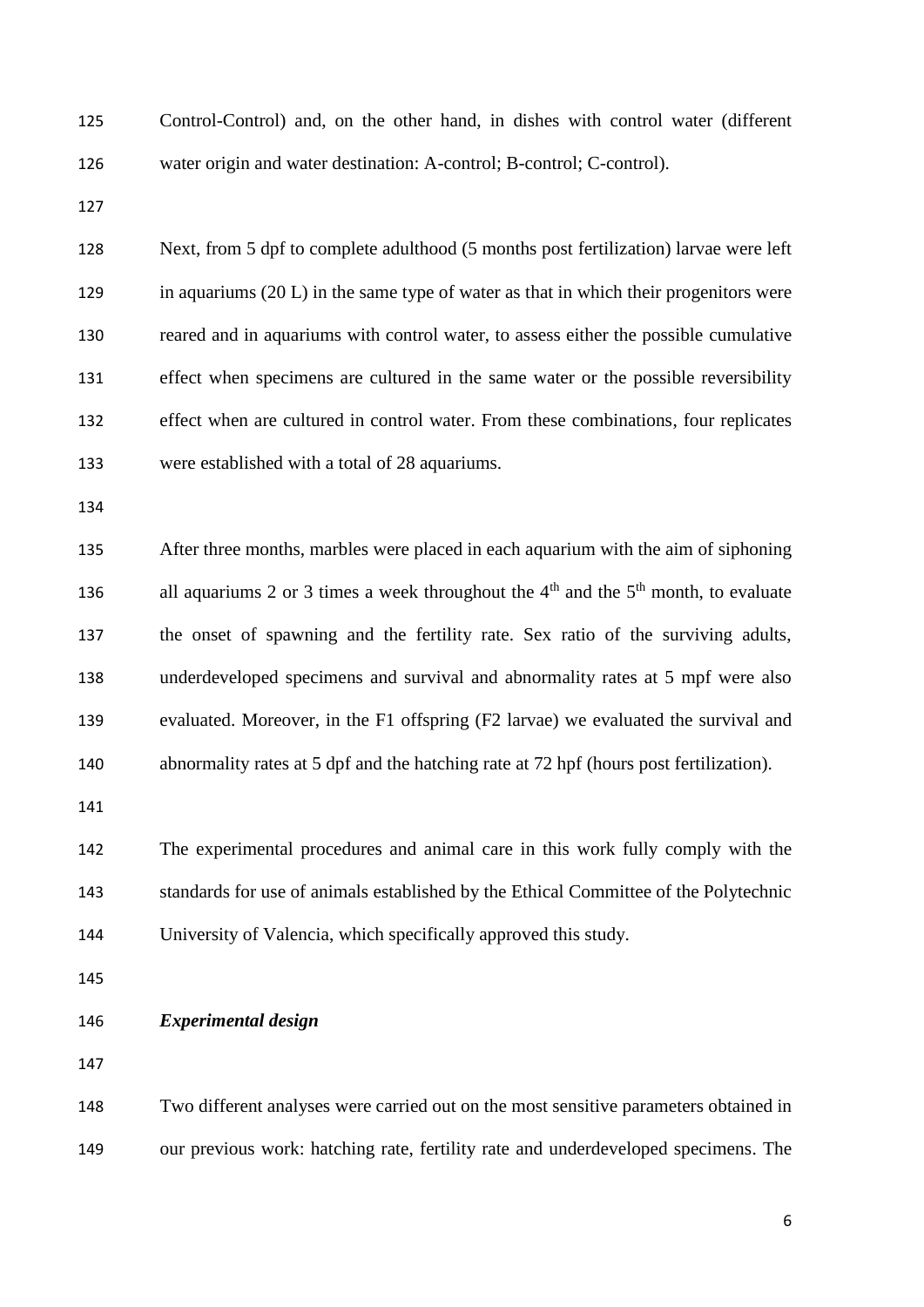first analysis studied the possible cumulative effect between generations. To this end, fertility rate and underdeveloped specimens (runts) were compared in the F0 and F1 generation. In turn, the hatching rate at 72 hpf was compared in the F1 and F2 generation. The second analysis studied the possible reversibility of the effects in fertility rate and in underdeveloped specimens in the F1 generation, and hatching rate in the F2 generation (see figure 1). *Statistical analysis* The possible cumulative and reversible effects in all parameters were analysed using Chi-square test (Statgraphics Plus 5.1). The Yates correction for continuity was used when a single degree of freedom was involved. Values were considered statistically different at P<0.05. 3. RESULTS As stated in material and methods, four replicates were performed in all water groups with a total of 28 aquariums at the outset. However, 8 aquariums were discarded due to total mortality of the larvae cultured in Petri dishes until 5dpf for reasons unknown and uncontrolled. This mortality cannot be associated to a water type, as the mortality was random between groups. So, the minimum number of replicates per group was two, with a total of 20 aquariums. In the first group (control-control) the final number of replicates was three, in the second group (A-A) the final number of replicates was two, in the third group (A-control) the final number of replicates was also two, in the fourth group (C-C) the final number was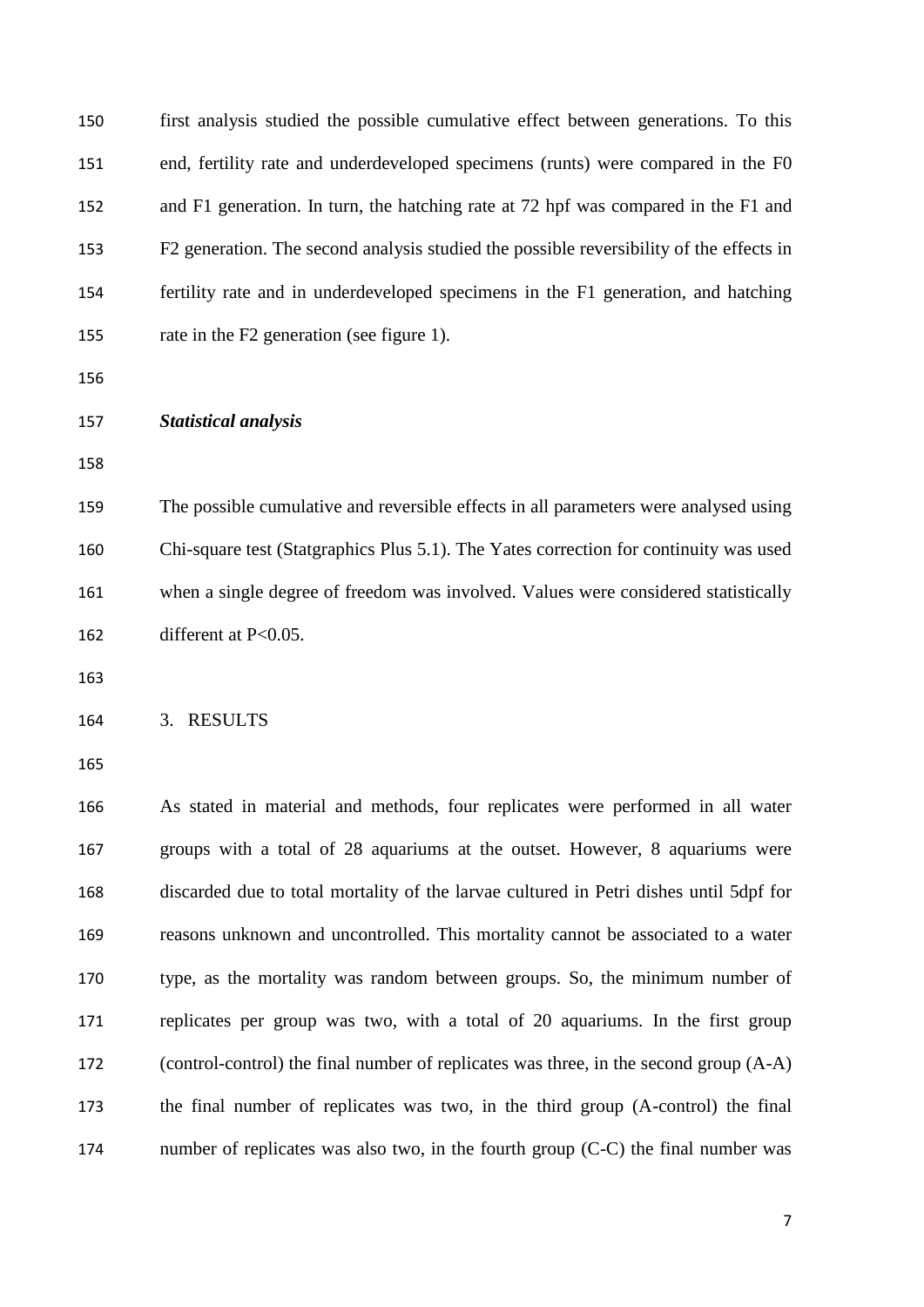| 175 | three, in the fifth group (C- control) the final number was four, in the sixth group   |
|-----|----------------------------------------------------------------------------------------|
| 176 | (B-B) the final number was two and in the seventh group (B-control) the final          |
| 177 | number was four.                                                                       |
| 178 |                                                                                        |
| 179 | 3.1.- Hatching rate                                                                    |
| 180 |                                                                                        |
| 181 | Hatching rate was evaluated at 72 hpf (Martinez-Sales et al., 2015) in the F1 and F2   |
| 182 | generations during $4th$ and $5th$ mpf.                                                |
| 183 |                                                                                        |
| 184 | Cumulative effect                                                                      |
| 185 |                                                                                        |
| 186 | The analysis showed statistically significant differences $(p<0.05)$ between the F1    |
| 187 | and the F2 generations in all waters studied (see table 1). In all cases, the worst    |
| 188 | results were obtained in the second generation. These results reveal a cumulative      |
| 189 | effect in all waters, even in the control water. The negative cumulative effect in the |
| 190 | case of water B should be highlighted.                                                 |
| 191 |                                                                                        |
| 192 | Reversible effect                                                                      |
| 193 |                                                                                        |
| 194 | The analysis showed statistically significant differences $(p<0.05)$ between data from |
| 195 | the specimens reared in waters with the same origin and destination and data from      |
| 196 | the specimens reared in control water in all waters studied (see tables 2, 3 and 4).   |
| 197 | The worst result was obtained in all waters with the same origin and destination.      |
| 198 | These results reveal that there was a reversible effect in all waters when specimens   |
| 199 | were cultured in control water.                                                        |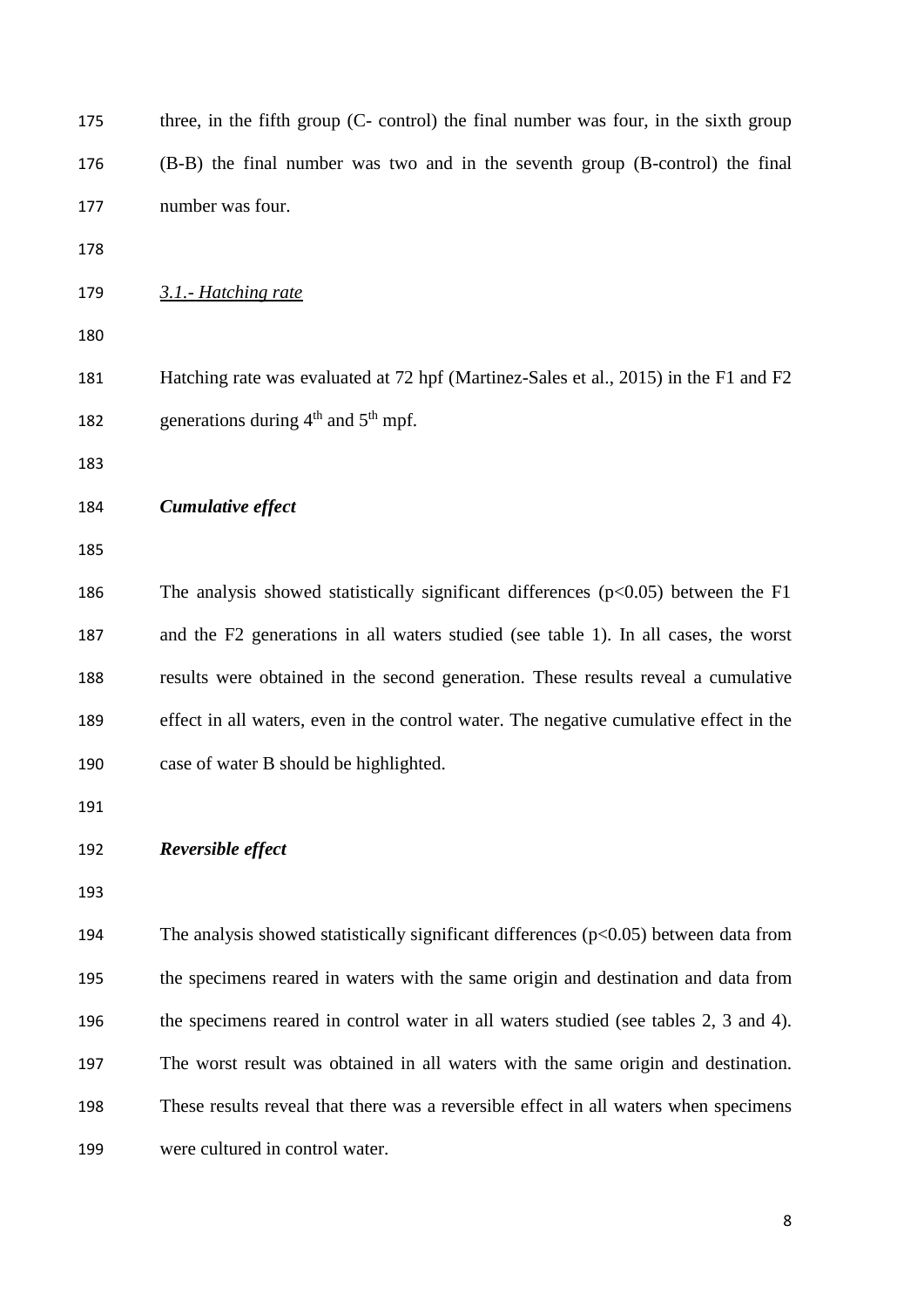| 200 |                                                                                               |
|-----|-----------------------------------------------------------------------------------------------|
| 201 | 3.2.- Fertility rate                                                                          |
| 202 |                                                                                               |
| 203 | Fertility rate was evaluated through $4th$ and $5th$ mpf in the F0 and F1 generations.        |
| 204 |                                                                                               |
| 205 | Cumulative effect                                                                             |
| 206 |                                                                                               |
| 207 | The analysis showed statistically significant differences $(p<0.05)$ between the F0           |
| 208 | and the F1 generations in all waters studied (see table 5). The worst results were            |
| 209 | obtained in the second generation (F1). These results reveal a cumulative effect in           |
| 210 | all waters, including the control water.                                                      |
| 211 |                                                                                               |
| 212 | Reversible effect                                                                             |
|     |                                                                                               |
| 213 |                                                                                               |
| 214 | The analysis showed statistically significant differences $(p<0.05)$ between data from        |
| 215 | specimens reared in waters with the same origin and destination and data from                 |
| 216 | specimens reared in control water in all waters studied (see table 6, 7 and 8). In the        |
| 217 | case of waters A and B, the worst result was obtained in waters with the same origin          |
| 218 | and destination $(A-A \text{ and } B-B)$ , whereas in water C the result did not improve when |
| 219 | specimens were cultured in control water. These results revealed that there was a             |
| 220 | reversible effect in waters A and B when specimens were cultured in control water,            |
| 221 | but a non-reversible effect in water C.                                                       |
| 222 |                                                                                               |
| 223 | 3.3.- Underdeveloped specimens (runts)                                                        |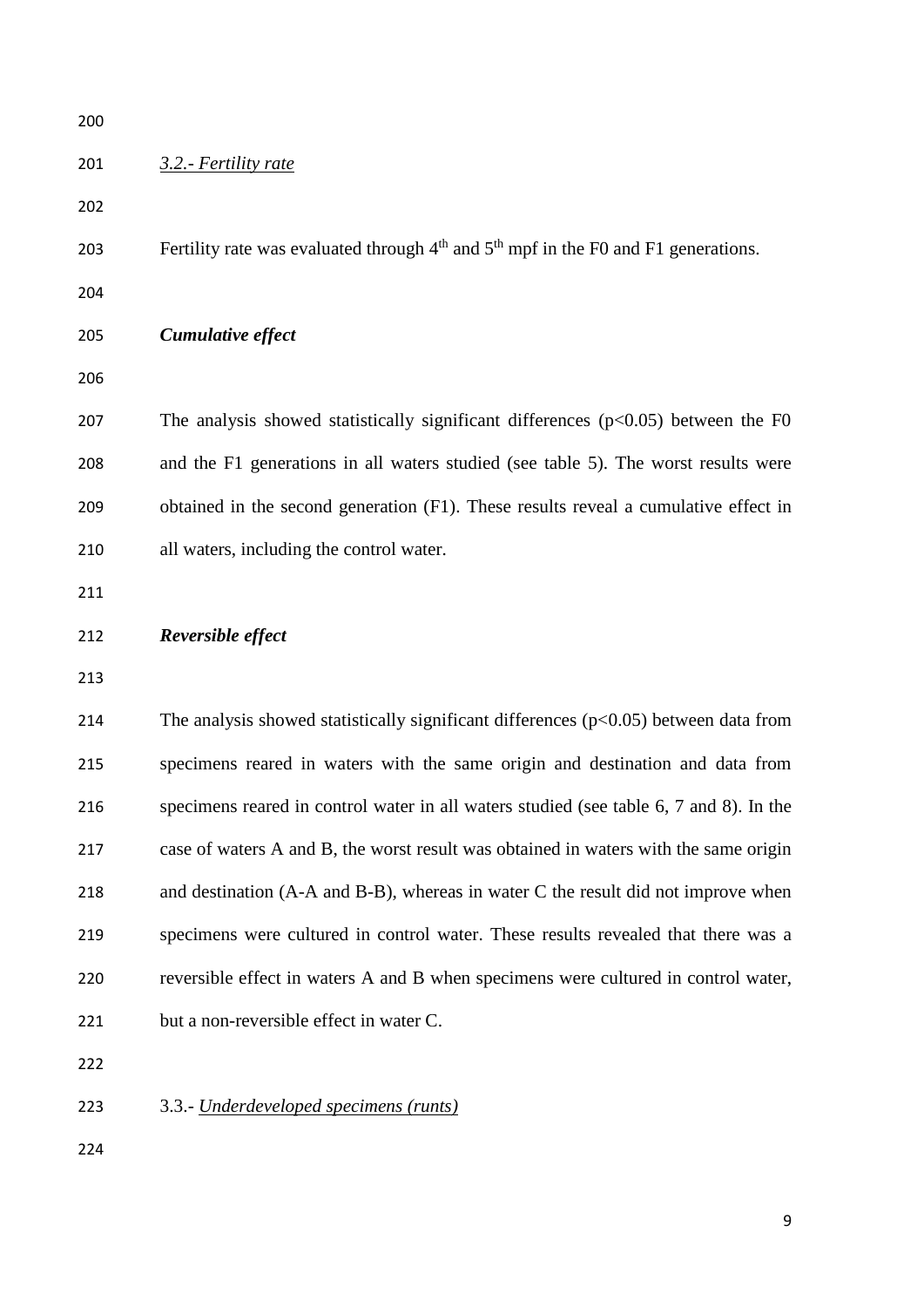| 225 | In this second work, specimens evaluated at 5 mpf in the F1 generation were all        |
|-----|----------------------------------------------------------------------------------------|
| 226 | sexes clearly identifiable, and morphologically were also similar. Hence, there were   |
| 227 | no underdeveloped specimens.                                                           |
| 228 |                                                                                        |
| 229 | 3.4.- Sex ratio                                                                        |
| 230 |                                                                                        |
| 231 | Even though in the previous work sex ratio was not a sensitive parameter, in the       |
| 232 | present work, water C displayed a feminization process. Therefore, sex ratio in        |
| 233 | water C was analysed at 5mpf in the F0 and in the F1 generations.                      |
| 234 |                                                                                        |
| 235 | Cumulative effect                                                                      |
| 236 |                                                                                        |
| 237 | The analysis showed statistically significant differences $(p<0.05)$ between water C   |
| 238 | from F0 and water C from F1. The worst result was obtained in water C from F1,         |
| 239 | where the sex ratio was skewed towards females (males 25%: females 75%) (see           |
| 240 | table 9). No significant difference $(p>0.05)$ was obtained in the other waters (A and |
| 241 | B) whose sex ratio percentages were within the normal range in zebrafish in both       |
| 242 | generations (60 males: 40 females) (Fenske et al., 1999).                              |
| 243 |                                                                                        |
| 244 | Reversible effect                                                                      |
| 245 |                                                                                        |
| 246 | The feminization detected in specimens cultured in water C, disappeared when were      |
| 247 | reared in control water (see table 10).                                                |
| 248 |                                                                                        |
| 249 | <b>DISCUSSION</b><br>4.                                                                |
| 250 |                                                                                        |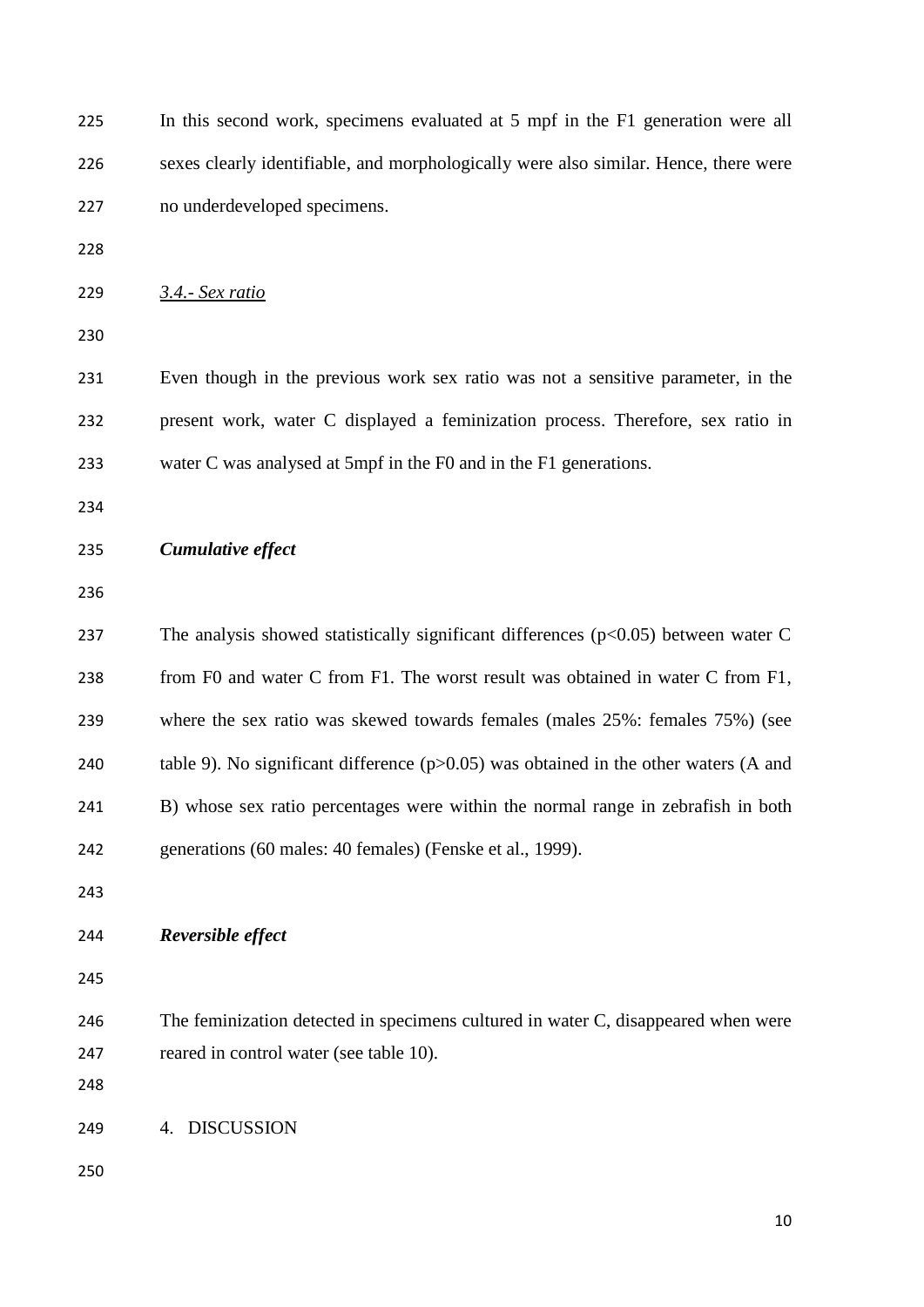Based upon results from our previous work (Martínez-Sales et al., 2015), hatching rate, fertility rate and underdeveloped specimens were the most sensitive parameters to detect the possible presence of environmental pollutants in drinking waters from different tap water distribution networks (A, B and C). These parameters were selected considering the full life-cycle (from development to reproduction) of zebrafish specimens.

 The same waters were used in the present work, but it should be taken into account that although these waters have the same original source, the physical and chemical conditions of the water may have changed due to seasonal variations in quality at 261 the water source (Ouyang et al., 2006), although in order to be drinkable it should meet legal strict limits. Nonetheless, differences between waters also appeared in the same parameters in this experiment, except in the rate of underdeveloped specimens.

 The period around hatching is a critical stage during embryogenesis (Henn, 2011), which is why the hatching rate has been extensively used as a parameter in many toxicological studies (Han et al., 2011; Galus et al., 2013) as well as a parameter for reproductive toxicity assessment (Simon et al., 2011). Our results for hatching rate revealed that although the results were high in all waters in both generations, except in water B (86.47% in F1 and 37.5% in F2), there was a negative cumulative effect in the second generation in all waters tested, even in the control water. Surprisingly, water B reached the worst results in both generations compared to the control water, decreasing to 48.97% (86.47%-37.5%) in the second generation compared to the first. These outcomes may suggest either the possible increasing presence of the same pollutants in waters in both experiments (generations) which affect the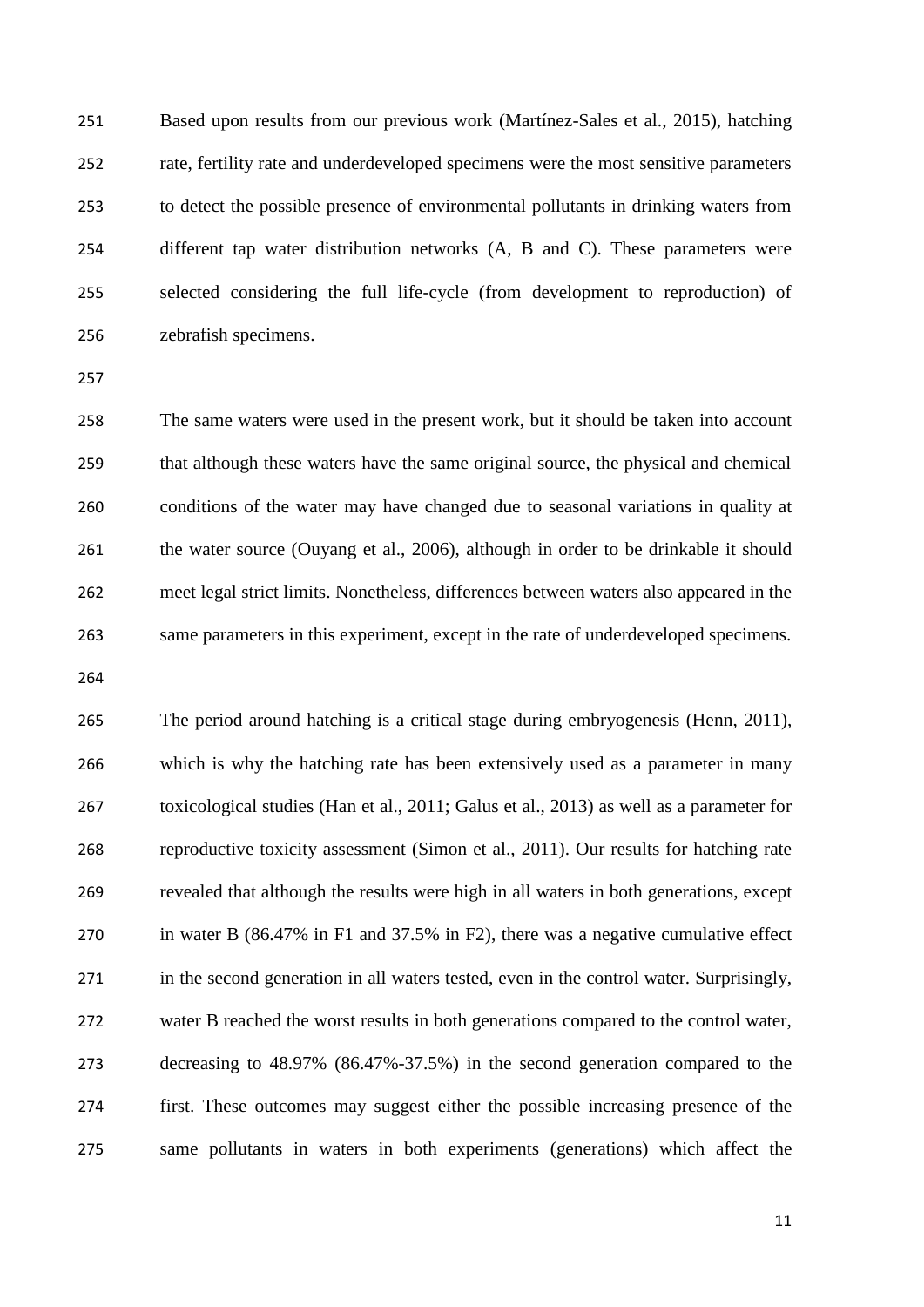hatching process and/or the possible transmission of these negative effects to the next generation via epigenetic mechanisms (Skinner et al., 2010; Skinner, 2011). However, it should be stated that when specimens were cultured in control water, this cumulative effect disappeared, which rules out a possible transgenerational transmission via epigenetic mechanisms.

 Fertility rate has also been used in many toxicological studies as a good parameter (Ankley and Johnson, 2004; Liu et al., 2014). Results from fertility show that there was a negative cumulative effect in the second generation compared to the first in all waters, even in the control water. The most pronounced reduction between generations was obtained in water A, 22.28% (42.60%-20.32%), as this water reached the lowest rate (20.32%), followed by water B (24.5%) in the second generation. These outcomes may suggest either the possible increasing presence of the same pollutants in waters in both experiments (generations), which affected the fertility rate and/or the possible transgenerational transmission of these negative effects to the next generation via epigenetic mechanisms (Skinner et al., 2010; Skinner, 2011). It should be noted that when specimens were cultured in control water, there was a reversible effect in waters A and B, which ruled out a possible transgenerational transmission via epigenetic mechanism in these waters, although the cumulative effect remained in water C, the fertility rate decreasing to 12.03% (43.03% -31%) when specimens were cultured in control water.

 So, on the basis of these findings we posit the possible presence of environmental pollutants in water A and B that affect fertility rate in both generations without transgenerational transmission, due to the reversibility process in these waters.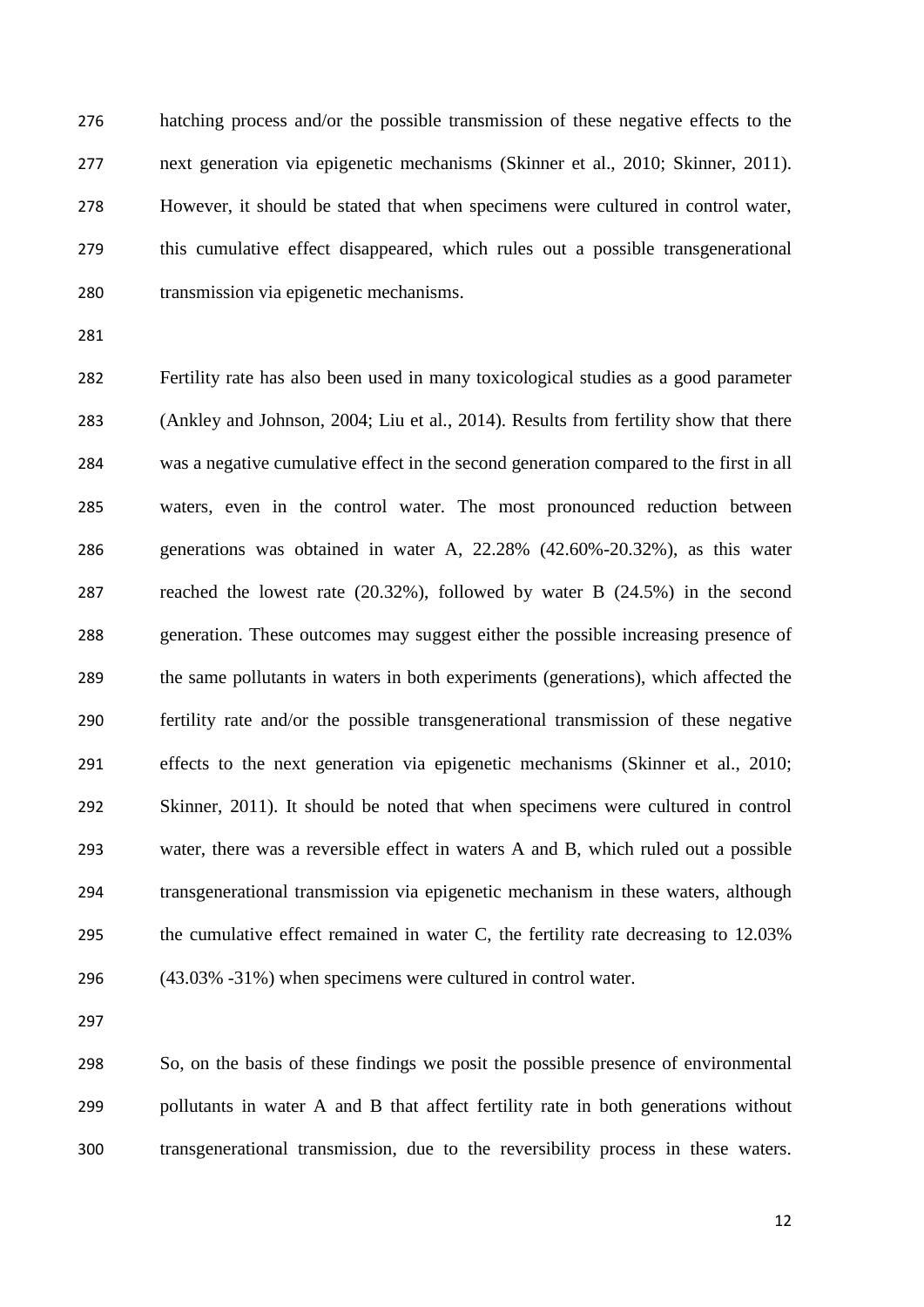Nevertheless, in water C the non-reversible effect also leads us to consider the possible presence of environmental pollutants in water C that affect fertility rate in both generations, but in this case with a possible transgenerational transmission due to the maintenance of the cumulative effects when specimens were cultured later in control water. This could be explained because early exposure during critical periods of development to environmental pollutants, such as endocrine disruptors (Braw-Tal, 2010), can promote an adult-onset alteration (in this case a reduction in fertility rate) long after the compound is removed, even in subsequent generations if the germ line is affected through epigenetic mechanisms (Skinner et al., 2010; Skinner, 2011).

 Regarding the non-reversible effect of the fertility rate in water C, although we are unable to describe the mechanism of action behind this effect, a plausible explanation could be an early exposure to some pollutant in water C during a critical period of embryo development (Braw-Tal, 2010), such as the MBT stage in our case, without a germline alteration via epigenetic mechanism, as the crucial period for epigenetic regulation and modification of the germline is during the period of primordial germ cell migration and gonadal sex determination (Skinner et al., 2010), events that take place after the MBT stage (3 hpf) (Dahm, 2002), at the early gastrulation stage (from 6 hpf) (Yoshizaki et al., 2002). So, taking this argument into account, the most likely explanation could be an alteration in the germline transgenerational transmitted from the previous generation (parents) via epigenetic mechanisms to this generation.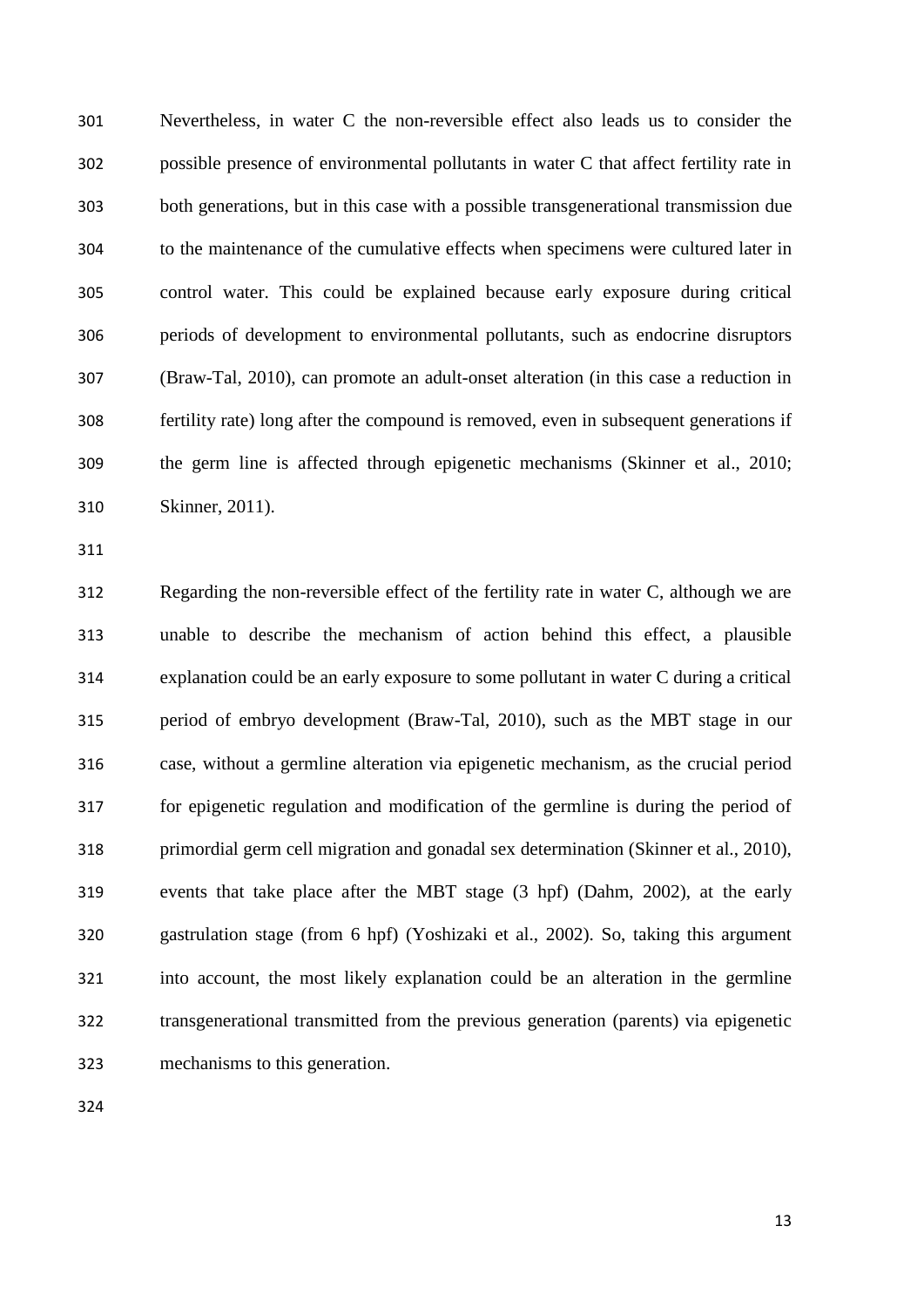Sex ratio is a relevant parameter used in many toxicological studies (Hill and Janz, 2003; Baumann et al., 2013; Liu et al., 2014). However, in our previous work, it was not classified as a sensitive parameter because in all drinking waters tested sex ratios were within the normal ranges. Thus, all percentages of females were around 40%, which agreed with our current results and with other studies on zebrafish (60 males: 40 females) (Fenske et al., 1999), (68:32) (Örn et al., 2003), (56:44) (Vaughan et al., 2001; Hsioa and Tsai, 2003). However, in this second experiment in water C there was an alteration of sex ratio towards females (75%), although this feminization changed towards normal values in zebrafish when specimens were cultured in control water.

 These results suggests the possible presence of some environmental pollutants, only in water C, such as endocrine disrupting chemicals (17-ethinylestradiol, even at ng/l) that can disrupt sexual differentiation in fish (Larsen et al., 2009) and cause feminization and retardation of sexual maturation in zebrafish. These substances may trigger disruption of sex hormones during sexual development and alter female sex, male sex or even both sexes. In fish, the hormonal balance between estrogens and androgens appears to be an important factor in the course of sexual differentiation (Liu et al., 2014).

 It must be highlighted that all environmental factors were rigorously controlled to avoid any external alteration of our sex differentiation in zebrafish, as this is known to be a difficult process in fish (Liew et al., 2014) that can be affected by several environmental factors in a very complex way (Baroiller et al., 1999).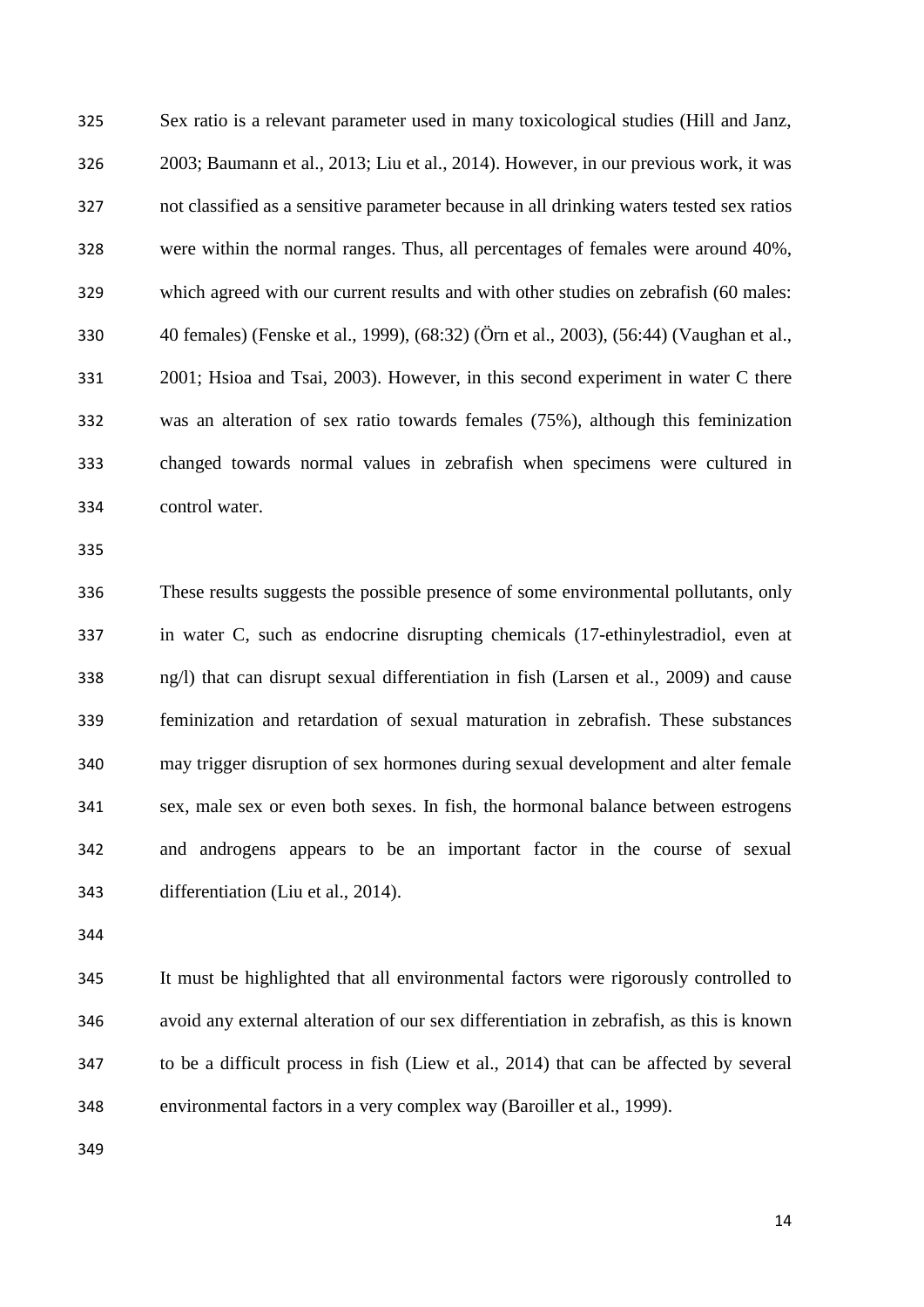Evidence from our results gathered to date corroborates that zebrafish is a suitable model for use as a bioindicator to detect environmental pollutants in drinking water. The complexity of detecting these substances in conventional potabilization treatments, due to their interactions and their variable and random presence even at low levels in drinking water, makes their routine chemical detection and control difficult or even impossible (Khetan and Collins, 2007; Benner et al., 2013). For this reason, bioindicators could be used as backup control measures to conventional potabilization treatments.

 Finally, the detection in our previous (Martinez-Sales et al., 2015) and current works of the negative effects on reproductive parameters in zebrafish reared in drinkable water is cause for alarm, as the presence of these substances in drinking water may be one of the reasons behind the decline in human reproduction in metropolitan areas (Toft et al., 2006; Jurewicz et al., 2009; Braw-Tal, 2010; Vested et al., 2014).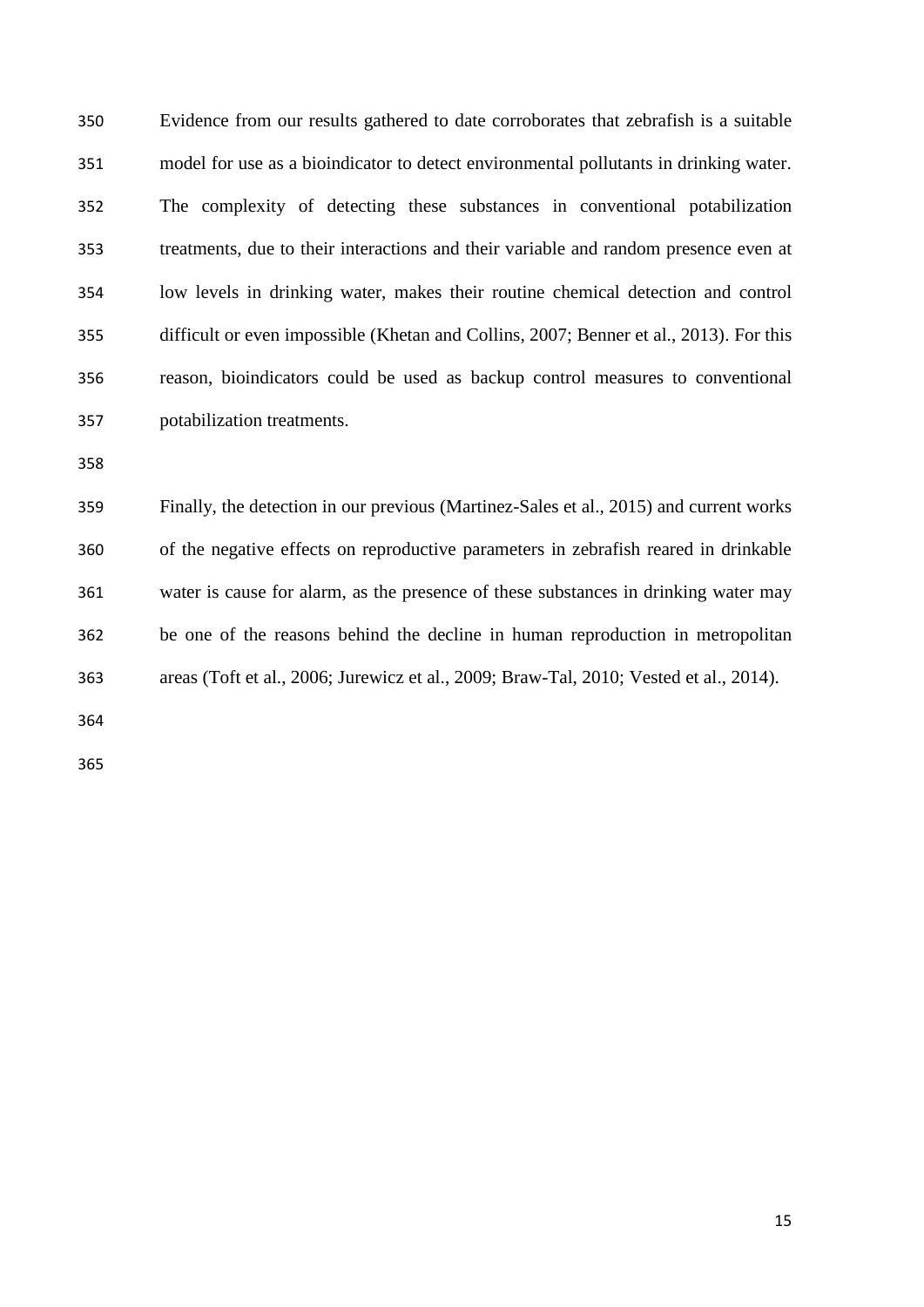| 366 |                                                                                      |
|-----|--------------------------------------------------------------------------------------|
| 367 | DECLARATION OF INTEREST<br>5 <sub>1</sub>                                            |
| 368 |                                                                                      |
| 369 | The authors declare that there is no conflict of interest that could be perceived as |
| 370 | prejudicing the impartiality of the research reported.                               |
| 371 |                                                                                      |
| 372 | <b>FUNDING</b><br>6.                                                                 |
| 373 |                                                                                      |
| 374 | This research did not receive any specific grant from any funding agency in the      |
| 375 | public, commercial or not-for-profit sector.                                         |
| 376 |                                                                                      |
| 377 | <b>ACKNOWLEDGMENTS</b><br>7.                                                         |
| 378 |                                                                                      |
| 379 | The authors would like to thank Mr. Javier Rubio Rubio for his valuable technical    |
| 380 | support and Mr. Neil Macowan for improving the English of this manuscript.           |
| 381 |                                                                                      |
| 382 |                                                                                      |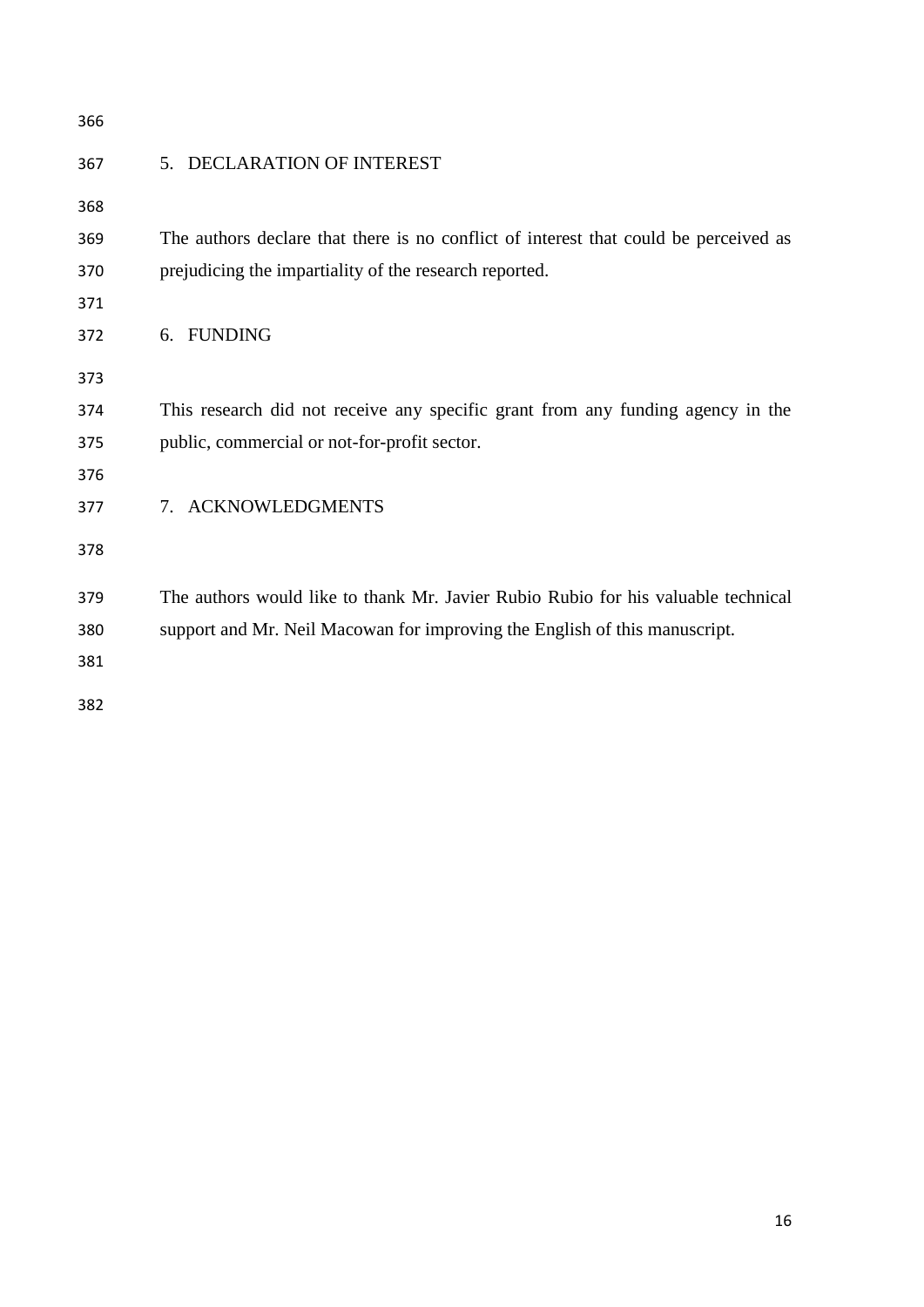- Ankley GT & Johnson RD, 2004. Small fish models for identifying and assessing the effects of endocrine-disrupting chemicals. Institute for Laboratory Animal Research**,** 45: 469-483.
- Baroiller JF, Guiguen Y & Fostier A, 1999. Endocrine and environmental aspects of sex differentiation in fish. Cellular and Molecular Life Sciences, 55: 910-931.
- Baumann L, Holbech H, Keiter S, Kinnberg KL, Knörr S, Nagel T & Braunbeck T, 2013. The maturity index as a tool to facilitate the interpretation of changes in vitellogenin production and sex ratio in the Fish Sexual Development Test. Aquatic Toxicology, 128-129: 34-42.
- Benner J, Helbling DE, Kohler HPE, Wittebol J, Kaiser E, Prasse C, et al., 2013. Is biological treatment a viable alternative for micropollutant removal in drinking water treatment processes?.Water research, 47(16): 5955-5976.
- Brand M, Granato M & Nüslein-Volhard C, 2002. Keeping and raising zebrafish. In: Zebrafish. A Practical Approach, pp. 16. Eds Nüslein-Volhard C and Dahm R. Oxford, England: Oxford University Press.
- Braw-Tal R, 2010. Endocrine disruptors and timing of human exposure. Pediatric Endocrinology Reviews (PER), 8(1): 41-46.
- Dahm R, 2002. Atlas of embryonic stages of development in the zebrafish (Appendix 2). In: Zebrafish. A Practical Approach, pp. 219-236. Eds Nüslein-Volhard C and Dahm R. Oxford, England: Oxford University Press.
- Fenske M, Maack G, Ensenbach U & Segner H, 1999. Identification of estrogens- sensitive developmental stages of zebrafish, Danio rerio. Proceedings of the Ninth Annual Meeting of Society of Environmental Toxicology and Chemistry, 25-29.
- Galus M, Kirischian N, Higgins S, Purdy J, Chow J, Rangaranjan S, Li H, Metcalfe C & Wilson JY, 2013. Chronic, low concentration exposure to pharmaceuticals impacts multiple organ systems in zebrafish. Aquatic Toxicology, 132-133: 200- 211.
- Han Z, Jiao S, Shan Z & Zhang X, 2011. Effects of β-endosulfan on the growth and reproduction of zebrafish (Danio rerio). Environmental Toxicology and Chemistry, 30(11): 2525–2531.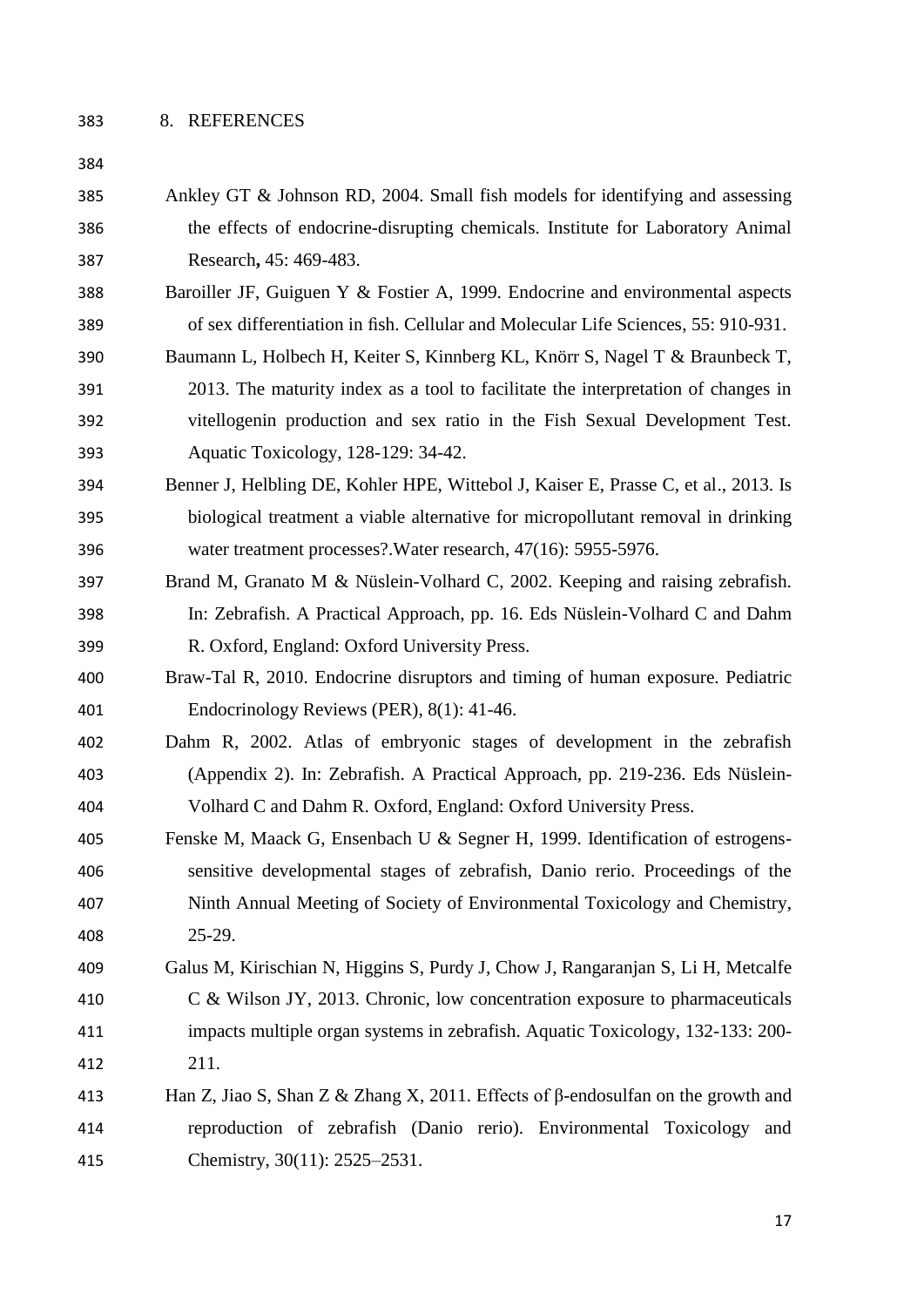| 416 | Henn K, 2011. Limits of the embryo toxicity test with Danio rerio as an alternative |
|-----|-------------------------------------------------------------------------------------|
| 417 | to the acute fish toxicity test. Ph Thesis. University of Heidelberg, Germany.      |
| 418 | Hill R & Janz D, 2003. Developmental estrogenic exposure in zebrafish (Danio        |
| 419 | rerio). I. Effects on sex ratio and breeding success. Aquatic Toxicology, 63: 417-  |
| 420 | 429.                                                                                |
| 421 | Hsioa CD & Tsai HJ, 2003. Transgenic zebrafish with fluorescent germ cell: a        |
| 422 | useful tool to visualize germ cell proliferation and juvenile hermaphroditism in    |
| 423 | vivo. Developmental Biology, 262: 313-323.                                          |
| 424 | Ikehata K, Gamal El-Din M & Snyder SA, 2008. Ozonation and advanced                 |
| 425 | oxidation treatment of emerging organic pollutants in water and wastewater.         |
| 426 | Ozone: Science and Engineering, 30(1): 21-26.                                       |
| 427 | Jurewicz J, Hanke W, Radwan M & Bonde J, 2009. Environmental factors and            |
| 428 | semen quality. International journal of occupational medicine and environmental     |
| 429 | health, 22(4): 305-329.                                                             |
| 430 | Khetan SK & Collins TJ, 2007. Human Pharmaceuticals in the Aquatic                  |
| 431 | Environment: A Challenge to Green Chemistry. Chemical Reviews, 107: 2319-           |
| 432 | 2364.                                                                               |
| 433 | Larsen MG, Bilberg K & Baatrup E, 2009. Reversibility of estrogenic sex changes     |
| 434 | in zebrafish (Danio Rerio). Environmental Toxicology and Chemistry, 28: 1789-       |
| 435 | 1785.                                                                               |
| 436 | Liew WC & Orbán L, 2014. Zebrafish sex: a complicated affair. Briefings in          |
| 437 | functional genomics, $13(2)$ : 172-187.                                             |
| 438 | Liu SY, Jin Q, Huang XH & Zhu GN, 2014. Disruption of zebrafish (Danio rerio)       |
| 439 | sexual development after full life-cycle exposure to environmental levels of        |
| 440 | triadimeton. Environmental toxicology and pharmacology, 37(1): 468-475.             |
| 441 | Martinez-Sales M, García-Ximénez F & Espinós FJ, 2014. Zebrafish (Danio rerio)      |
| 442 | as a possible bioindicator of epigenetic factors present in drinking water that     |
| 443 | may affect reproductive function: Is chorion an issue? Zygote, 1-6.                 |
| 444 | Martinez-Sales M, García-Ximénez F & Espinós FJ, 2015. Zebrafish as a possible      |
| 445 | bioindicator of organic pollutants with effects on reproduction in drinking         |
| 446 | waters. Journal of environmental sciences. In press.                                |
| 447 | Matthews M, Trevarrow B & Matthews J, 2002. A virtual tour of the Guide for         |
| 448 | zebrafish users. Laboratory Animal, 31(3): 34-40.                                   |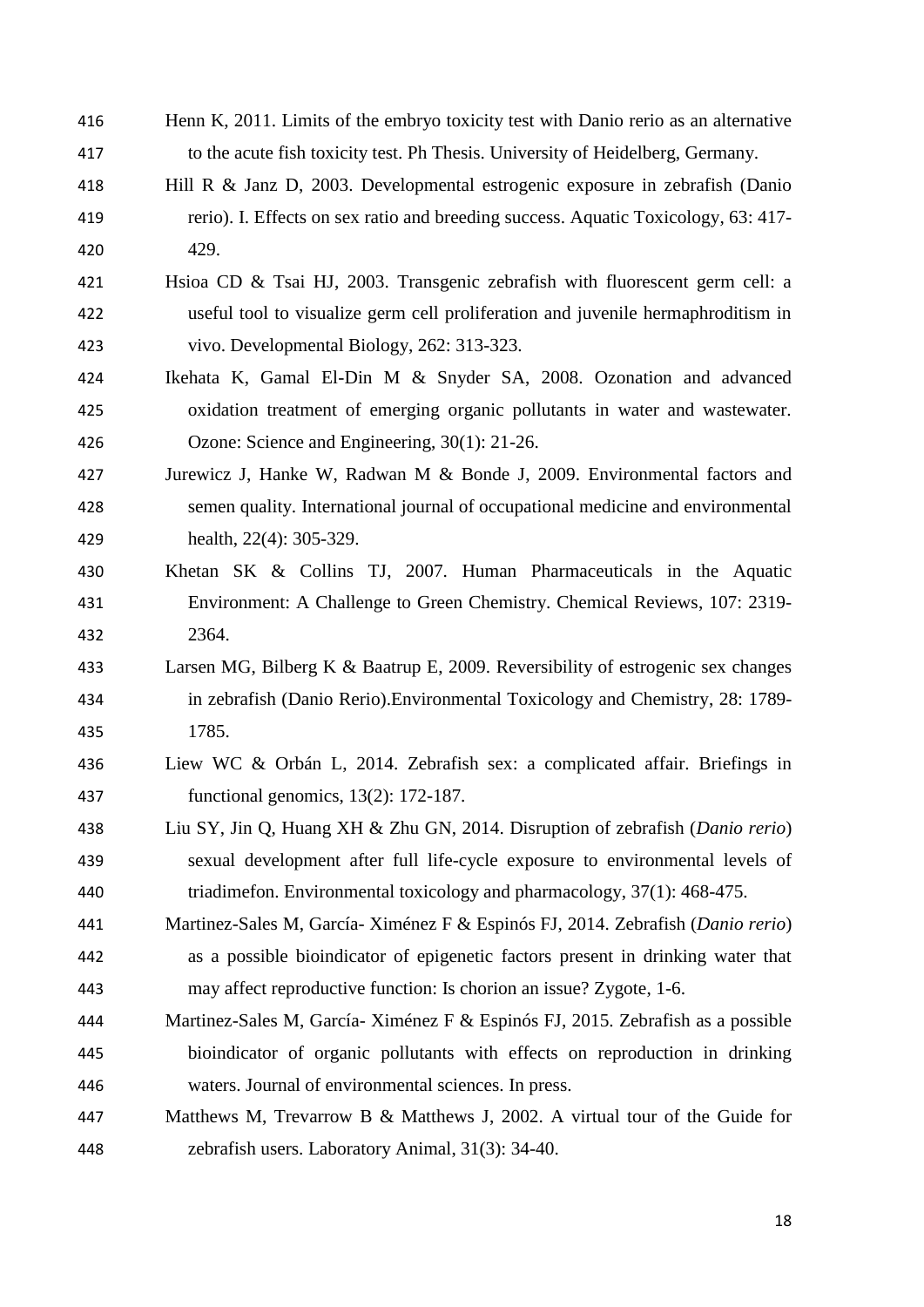- Örn S, Holbech H, Madsen TH, Norrgren L & Petersen GI, 2003. Gonad development and vitellogenin production in zebrafish (Danio rerio) exposed to ethinylestradiol and methyl testosterone. Aquatic Toxicology, 65: 397–411.
- Ouyang Y, Nkedi-Kizza P, Wu QT, Shinde D & Huang CH, 2006. Assessment of seasonal variations in surface water quality. Water research, 40(20): 3800-3810.
- Rodil R, Quintana JB, Concha-Graña E, López-Mahía P, Muniategui-Lorenzo S & Prada-Rodríguez D, 2012. Emerging pollutants in sewage, surface and drinking water in Galicia (NW Spain). Chemosphere, 86(10): 1040-1049.
- Rusiecki JA, Baccarelli A, Bollati V, Tarantini L, Moore LE & Bonefeld-Jorgensen EC, 2008. Global DNA hypomethylation is associated with high serum- persistent organic pollutants in Greenlandic Inuit. Environ Health Perspect, 116(11): 1547-1552.
- Simão M, Cardona-Costa J, Pérez Camps M & García-Ximénez F, 2010 a. Ultraviolet Radiation Dose to be Applied in Recipient Zebrafish Embryos for Germ-line Chimaerism is Strain Dependent. Reproduction in Domestic Animals, 45: 1098-1103.
- Simon O, Mottin E, Geffroy B & Hinton T, 2011. Effects of dietary uranium on reproductive endpoints—fecundity, survival, reproductive success—of the fish Danio rerio. Environmental Toxicology and Chemistry, 30(1): 220-225.
- Skinner MK, Manikkam M & Guerrero-Bosagna C, 2010. Epigenetic transgenerational actions of environmental factors in disease etiology. Trends in Endocrinology & Metabolism, 21(4): 214-222.
- Skinner MK, 2011. Role of epigenetics in developmental biology and transgenerational inheritance. Birth Defects Research Part C: Embryo Today: Reviews, 93(1): 51-55.
- Toft G, Rignell-Hydbom A, Tyrkiel E, Shvets M, Giwercman A, Lindh CH, et al., 2006. Semen quality and exposure to persistent organochlorine pollutants. Epidemiology, 17(4): 450-458.
- Vaughan M, Van Egmond R & Tyler CR, 2001. The effect of temperature on sexual differentiation and development in the zebrafish (Danio rerio). Proceedings of the 11th Annual Meeting of the Society of Environmental Toxicology and Chemistry, 6-10.
- Vested A, Giwercman A, Bonde JP, & Toft G, 2014. Persistent organic pollutants and male reproductive health. Asian journal of andrology, 16(1): 71.